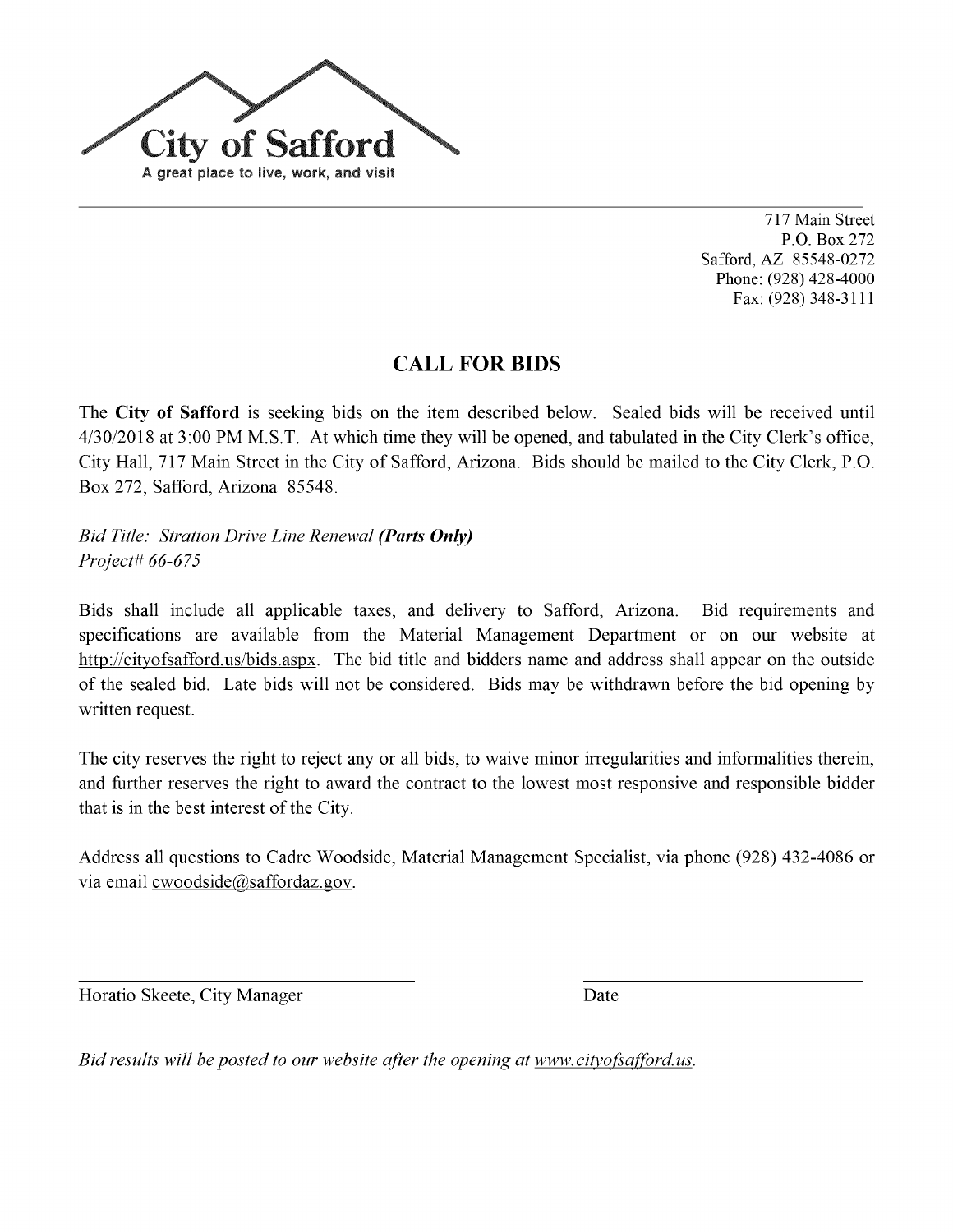

**ADMINISTRATIVE SERVICES MATERIALS MANAGEMENT** 

373 West Discovery Park Boulevard Safford, Arizona 85546

## FORMAL BID REQUEST STRATTON DRIVE PARTS 66-675

## THIS IS NOT AN ORDER

REQUESTED BY: CADRE WOODSIDE PHONE: 928-432-4086 FAX: 928-348-3164 VENDOR NAME:<br>VENDOR NAME:<br>PLEASE MAIL MO/DAY/YEAR PLEASE MAIL<br>BY: VENDOR PHONE NUMBER:  $\begin{array}{ccc} \vert & \vert & \vert & \vert^{8} \end{array}$   $\begin{array}{ccc} \vert & \vert & \vert & \vert^{4/30/2018} \text{ @} 3:00 \text{ PM} \end{array}$ 

QUOTATION RETURNED/PREPARED BY:

|                         | <u>PRICE QUOTE MUST INCLUDE FREIGHT AND OTHER APPLICABLE CHARGES</u> |                |       |              |                  |  |  |
|-------------------------|----------------------------------------------------------------------|----------------|-------|--------------|------------------|--|--|
| <b>LINE</b>             | <b>ITEM DESCRIPTION</b>                                              | QTY.           | CAT#  | <b>PRICE</b> | <b>EXTENSION</b> |  |  |
| 1                       | 12" DR18 C-900 PIPE                                                  | 2000           | 19162 |              |                  |  |  |
| $\overline{2}$          | 8" DR18 C-900 PIPE                                                   | 1000           | 15435 |              |                  |  |  |
| $\mathbf{3}$            | 6" DR18 C-900 PIPE                                                   | 200            | 15430 |              |                  |  |  |
| $\overline{\mathbf{4}}$ | 4" DR18 C-900 PIPE                                                   | 20             | 15425 |              |                  |  |  |
| 5 <sub>5</sub>          | 1" MUNICIPEX PIPE                                                    | 1500           | 15450 |              |                  |  |  |
| 6                       | 12" x 8" MJ TEE                                                      | $\overline{2}$ | 19484 |              |                  |  |  |
| $\overline{7}$          | 12" x 6" MJ TEE                                                      | $\mathbf{2}$   | 14485 |              |                  |  |  |
| 8                       | 8" MJ TEE                                                            | 1              | 19471 |              |                  |  |  |
| 9                       | 12" x 6" MJ REDUCER                                                  | 1              | 19243 |              |                  |  |  |
| 10                      | 6" X 4" MJ REDUCER                                                   | 1              | 19241 |              |                  |  |  |
| 11                      | 12" x 8" MJ REDUCER                                                  | $\mathbf{2}$   | 19245 |              |                  |  |  |
| 12                      | 12" MJ 45°                                                           | 6              | 18295 |              |                  |  |  |
| 13                      | 12"MJ TEE                                                            | 1              | 19480 |              |                  |  |  |
| 14                      | 12" STEEL WELD 45°                                                   | 4              | 26365 |              |                  |  |  |
| 15                      | 12" FLEX STEEL X PVC                                                 | 8              | 16725 |              |                  |  |  |
| 16                      | 8" FLEX STEEL X PVC                                                  | 4              | 16651 |              |                  |  |  |
| 17                      | 12" MJ 90                                                            | 1              | 18300 |              |                  |  |  |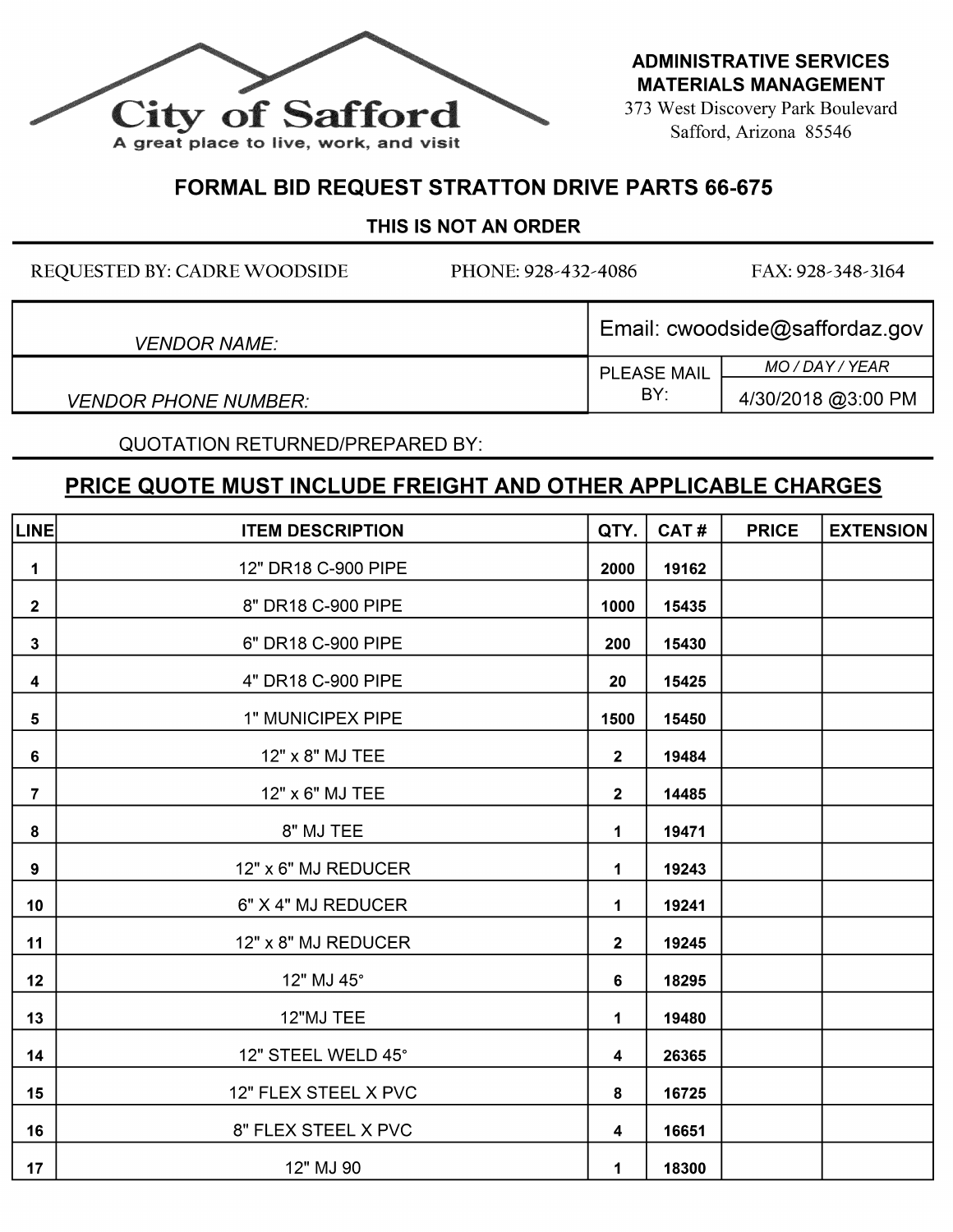| QTY. CAT # PRICE EXTENSION<br><b>ITEM DESCRIPTION</b>                                                                                                                                                                                                                                      |  |  |  |
|--------------------------------------------------------------------------------------------------------------------------------------------------------------------------------------------------------------------------------------------------------------------------------------------|--|--|--|
| 12" SOLID SLEEVE COUPLING                                                                                                                                                                                                                                                                  |  |  |  |
|                                                                                                                                                                                                                                                                                            |  |  |  |
|                                                                                                                                                                                                                                                                                            |  |  |  |
|                                                                                                                                                                                                                                                                                            |  |  |  |
| 6" FOSTER COUPLING                                                                                                                                                                                                                                                                         |  |  |  |
|                                                                                                                                                                                                                                                                                            |  |  |  |
| 4" FOSTER COUPLINGS                                                                                                                                                                                                                                                                        |  |  |  |
|                                                                                                                                                                                                                                                                                            |  |  |  |
|                                                                                                                                                                                                                                                                                            |  |  |  |
|                                                                                                                                                                                                                                                                                            |  |  |  |
|                                                                                                                                                                                                                                                                                            |  |  |  |
| 8" MEGA LUGS                                                                                                                                                                                                                                                                               |  |  |  |
| 6" MEGA LUGS                                                                                                                                                                                                                                                                               |  |  |  |
| 4" MEGA LUGS                                                                                                                                                                                                                                                                               |  |  |  |
|                                                                                                                                                                                                                                                                                            |  |  |  |
| 2" AIR RELEASE VALVE<br>#14 BLUE TRACING WIRE 500'                                                                                                                                                                                                                                         |  |  |  |
| BURIED WATER PIPE TAPE NON-TRACEABLE 500'                                                                                                                                                                                                                                                  |  |  |  |
| VALVE MONUMENT TUCSON SPEC.                                                                                                                                                                                                                                                                |  |  |  |
| $\begin{array}{ c c } \hline 6 & 15475 \ \hline 1 & 19500 \ \hline 9 & 78569 \ \hline 8 & 78561 \ \hline 15 & 19640 \ \hline 100 & 52587 \ \hline \end{array}$                                                                                                                             |  |  |  |
| DBY SPLICE KITS 3M DBR/Y-6 KIT<br>12" PVC x 1" CC 2 STRAP SADDLE ALL BRASS<br>8" PVC x 1" CC 2 STRAP SADDLE ALL BRASS                                                                                                                                                                      |  |  |  |
|                                                                                                                                                                                                                                                                                            |  |  |  |
|                                                                                                                                                                                                                                                                                            |  |  |  |
| 1" CC X COMP BALL CORP STOP<br>1" COMP x 3/4"MS METER ANGLE STOPS BV                                                                                                                                                                                                                       |  |  |  |
|                                                                                                                                                                                                                                                                                            |  |  |  |
|                                                                                                                                                                                                                                                                                            |  |  |  |
| $\begin{array}{r rrrrrr} \hline & 100 & 32567 \ \hline & 12 & 17412 \ \hline & 12 & 17388 \ \hline & 24 & 10300 \ \hline & 24 & 10882 \ \hline \end{array}$<br>EL 24 10778 24 10309 12 10705 12 10705<br>42<br>3/4" FIP X 3/4 MS CUSTOMER VALVES BV W/HANDEL<br>1" COMP 90°<br>1" COMP TEE |  |  |  |
| METER BOX CARSON # 1419-12<br>$\begin{array}{ c c c c c }\hline &24&17100&\\ \hline \end{array}$                                                                                                                                                                                           |  |  |  |
| $\begin{array}{ c c c c c }\hline \texttt{12" MJ x MJ GATE VALUE VALUE MUELLER OR WATEROUS ONLY} \hline \end{array}$                                                                                                                                                                       |  |  |  |
|                                                                                                                                                                                                                                                                                            |  |  |  |
|                                                                                                                                                                                                                                                                                            |  |  |  |